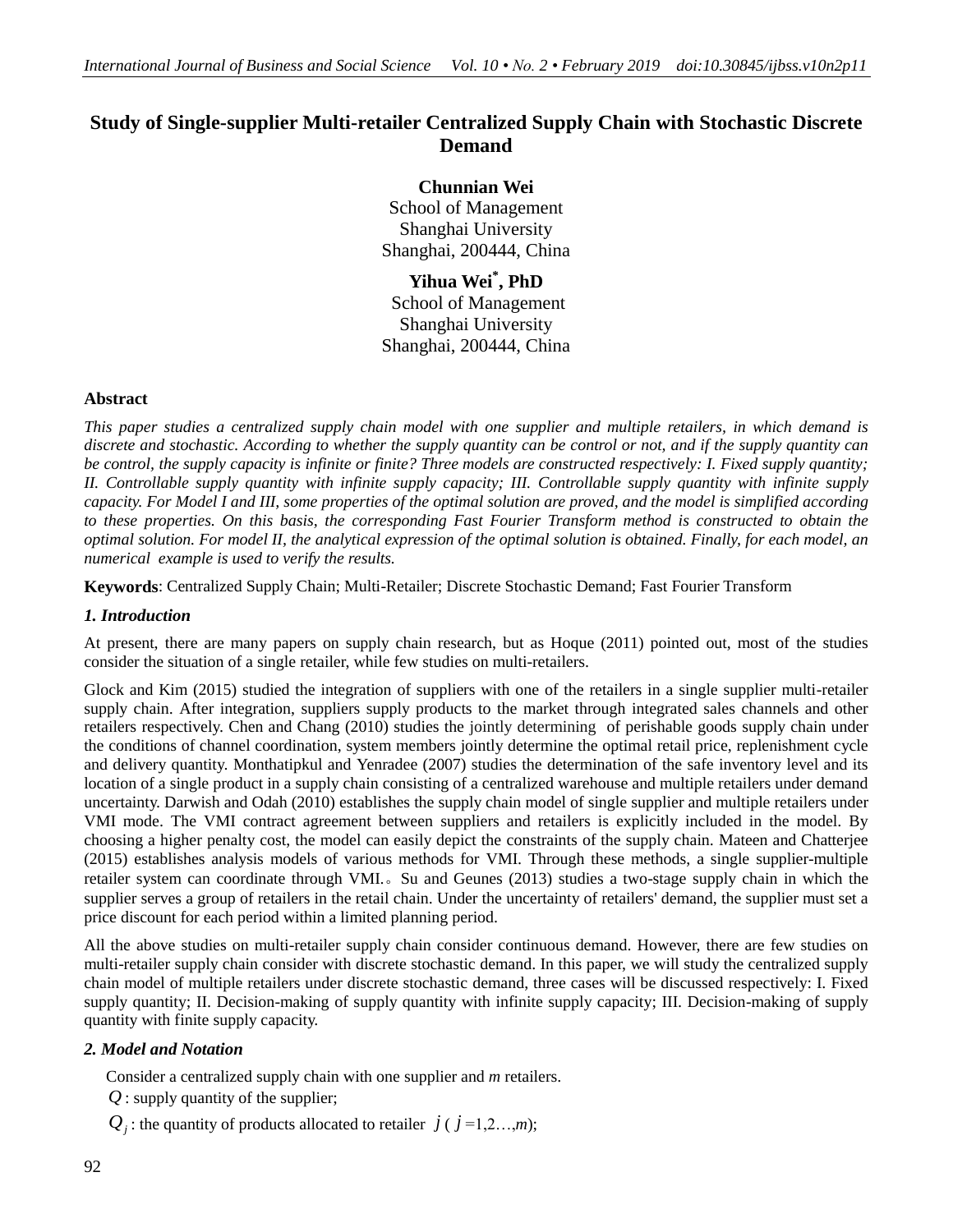: retail price of retailer *j* ;

*v*: the unit salvage value of the unsold products;

*c*: the unit supply cost of the supplier,  $Pr_j > c > v$ ;

 $D_j$ : the stochastic demand faced by retailer *j*;

 $p_{jk}$ : the probability that retailer  $j$  's demand equals to  $k, k=1,2,......$ 

The expected sales quantity of retailer  $j$  is  $\text{Emin}(Q_j, D_j)$ , and the expected unsold quantity of retailer  $j$  is  $Q_j$  – Emin $\left(Q_j, D_j\right)$ . The unsold quantity of the supplier is  $Q$  –  $\sum_{j=1}^m$ *m* The unsold quantity of the supplier is  $Q - \sum_{j=1}^{m} Q_j$ . And then the expected total profit of the supply  $(Q, Q_1, Q_2, ..., Q_m) = Pr_j \cdot \sum_{j=1}^{m} E \min(Q_j, D_j) + v \cdot \left[ \sum_{j=1}^{m} (Q_j - E \min(Q_j, D_j)) + Q - \sum_{j=1}^{m} Q_j \right] - c \cdot Q$ chain is: the supplier is  $\mathcal{L}_{j=1} \mathcal{L}_j$ . And then the expected<br> $\sum_{j=1}^m E_{\text{min}}(Q, R) + \sum_{j=1}^m (Q - E_{\text{min}}(Q, R)) + Q \sum_{j=1}^m E_{\text{min}}(Q, R)$ The unsold quantity of the supplier is  $Q - \sum_{j=1}^{m} Q_j$ . And then the expected total profit  $Q, Q_1, Q_2, ..., Q_m$  =  $Pr_j \cdot \sum_{j=1}^{m} E \min(Q_j, D_j) + v \cdot \left[ \sum_{j=1}^{m} (Q_j - E \min(Q_j, D_j)) + Q - \sum_{j=1}^{m} Q_j \right] - c \cdot Q$ retailer *j* is Emin $(Q_j, D_j)$ , and the expected unsold quantity of retailer *j* and the expected unsold quantity of retailer *j* and the supplier is  $Q - \sum_{j=1}^m Q_j$ . And then the expected total profit of the supplier  $P = Pr_j$ 

$$
P_7
$$
: metal price of retailer  $j$ :  
\n $r$ : the unit subply cost of the supplier,  $P_7 > c > v$ ;  
\n $p$ ; its stochastic demand decay is called  $j$  of  $k$ . $i = 1, 2, ...,$   
\n $p$ ; its stochastic demand decay is called by creating  $i$  of  $k$ . $i = 1, 2, ...,$   
\n $p$ . $z$ : the probability that realize  $j$  is demand equals to  $k$ ,  $k = 1, 2, ...,$   
\n $p$ . $z$ : the probability that realize  $j$  is  $l$  initial (Q, D<sub>i</sub>), and the expected unsold quantity of retailer  $j$  is  
\n $r$ : (Q, Q, Q, ..., Q<sub>n</sub>) =  $P_7 \cdot \sum_{j=1}^{n} \text{Emin}(Q_j, D_j) + v \cdot \left[ \sum_{j=1}^{n} (Q_j - \text{Emin}(Q_j, D_j)) + Q - \sum_{j=1}^{n} Q_j \right] - c \cdot Q$   
\n $= (v - i)Q + \sum_{j=1}^{n} [(P_{7j} - v) \cdot \text{Fmin}(Q_j, D_j)]$   
\nconsider two cases, depending on whether the supply quantity  $Q$  is controlled  
\n $u$ : (Q, Q<sub>1</sub>, Q<sub>2</sub>, ..., Q<sub>n</sub>) = (v - i)Q +  $\sum_{j=1}^{n} [(P_{7j} - v) \cdot \text{Fmin}(Q_j, D_j)]$   
\nconsider two cases, depending on whether the supply capacity of the supplier is finite or not.  
\n $u$ : (P<sub>1</sub> supply quantity).  $Q$  is fixed. We only need to decision the quantity of products allocated to each retailer.  $Q_j$ ,  
\n $u$ , the supply quantity.  $Q$  is fixed. We only need to decision the quantity of products allocated to each retailer.  $Q_j$ ,  
\n $u$ :  $\sum_{i=1}^{n} Q_i < Q$   
\n $Q_i < Z$ ,  $j$  = 1, 2, ..., m  
\n $z$ :  $\sum_{i=1}^{n} Q_i < Q$   
\n $Q_i < Z$ ,  $j$  = 1, 2, ..., m  
\n

We consider two cases, depending on whether the supply quantity Q is controllable or not. For case of controllable supply quantity, we further consider whether the supply capacity of the supplier is finite or not.

#### *3 Uncontrollable Supply Quantity: Model I*

Now, the supply quantity  $Q$  is fixed. We only need to decision the quantity of products allocated to each retailer,  $Q_j$ ,

to maximize the expect profit of the supply chain. We have the follow model:  
\n
$$
\max_{Q_j} \pi^C(Q, Q_1, Q_2, ..., Q_m) = (v - c)Q + \sum_{j=1}^m \Big[ (Pr_j - v) \cdot \text{E} \min(Q_j, D_j) \Big]
$$
\n*s.t.* 
$$
\sum_{j=1}^m Q_j \leq Q
$$
\n
$$
Q_j \in \mathbb{Z}^+, j = 1, 2, ..., m
$$
\n(2)

where  $Z^+$  represents the set of nonnegative integers. Denote the optimal solution of this model by  $(Q_1^*, Q_2^*,...,Q_m^*)$ .

This is a stochastic non-linear integer programming model, which can be solved directly by branching and bounding methods, but the solution will be very cumbersome. For this kind of model, it is usually transformed into a dynamic programming model, which is much simpler to solve.

### **3.1 Dynamic Programming Model**

Constructing the follow optimal value function

action

\n
$$
V_{k}(q) = (v-c)q + \max_{(Q_{k},...,Q_{m})} \sum_{j=k}^{m} \Big[ (Pr_{j} - v) \cdot \text{E} \min (Q_{j}, D_{j}) \Big] \\
\text{s.t.} \quad \sum_{j=k}^{m} Q_{j} \leq Q_{k} \\
Q_{j} \in \mathbb{Z}^{+}, j = k,...,m
$$
\n
$$
(3)
$$

Obviously,  $V_1(Q) = \max \pi^C(Q, Q_1, Q_2, ..., Q_m)$ .

Using the method of stochastic dynamic programming, it can get the optimal value function  $v_k(q)$   $(k=1,2,...,m)$ <br>satisfies the following Bellman Equation:<br> $V_k(q) = \max_{Q_k \in \mathcal{I}^*} \{(Pr_k - v) \cdot \text{E} \min(Q_k, D_k) + V_{k+1}(q - Q_k)\}$  (4) satisfies the following Bellman Equation:

$$
V_k(q) = \max_{Q_k \in \mathbb{Z}^+} \{ (Pr_k - v) \cdot \text{E} \min(Q_k, D_k) + V_{k+1}(q - Q_k) \}
$$
(4)

The computational complexity of this dynamic programming approach is of the order of  $O(mQ^2)$ , it is much simpler than the direct solution model (2), but when the supply quantity  $Q$  and the number of retailers  $m$  is larger, the computational complexity will still increase dramatically. We need to further construct new methods to reduce the computational complexity. We use the following fast Fourier transform method (see Golub and Van Loan 1996).

#### **3.2 Fast Fourier Transform Method**

For convenience, We introduce the function  $F_j(Q_j) = \text{Emin}(Q_j, D_j)$ , which has the following property: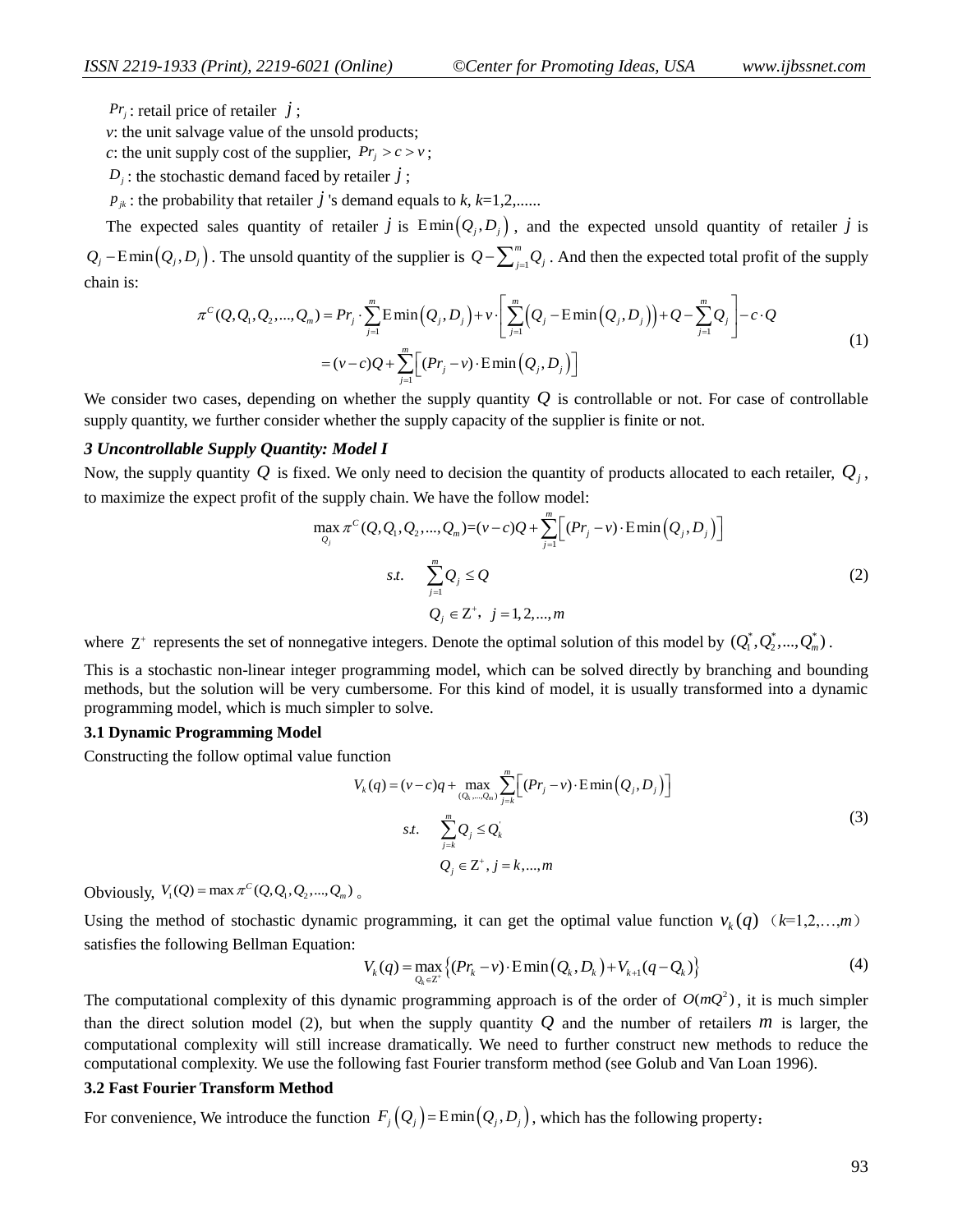**Theorem 1.** 1)  $F_j(Q_j) = \sum_{t=1}^{Q_j} P(D_j \ge t)$ ;

2)  $F_j(Q_j)$  is an increasing and concave function.

**Proof.** 1) We have

$$
F_j(Q_j) = \text{E min}(Q_j, D_j) = \sum_{i=1}^{Q_j} i \cdot p_{ji} + Q_j \sum_{i=Q_j+1}^{\infty} p_{ji}
$$
  
= 
$$
\sum_{i=1}^{Q_j} \sum_{t=i}^{Q_j} p_{jt} + Q_j \sum_{i=Q_j+1}^{\infty} p_{ji} = \sum_{i=1}^{Q_j} \left\{ \sum_{t=i}^{Q_j} p_{jt} + \sum_{t=Q_j+1}^{\infty} p_{jt} \right\}
$$
  
= 
$$
\sum_{i=1}^{Q_j} \sum_{t=i}^{\infty} p_{jt} = \sum_{i=1}^{Q_j} P\{D_j \ge i\}
$$

2) calculate first-order and second-order difference for 
$$
F_j(Q_j)
$$
 respectively, we have  
\n
$$
\Delta F_j(Q_j) = F_j(Q_j) - F_j(Q_j - 1) = P\{D_j \ge Q_j\} \ge 0
$$
\n
$$
\Delta^2 F_j(Q_j) = \Delta F_j(Q_j) - \Delta F_j(Q_j - 1) = P\{D_j \ge Q_j\} - P\{D_j \ge Q_j - 1\} = -p_{j, Q_j - 1} \le 0
$$

Therefore,  $F_j(Q_j)$  is an increasing and concave function. By use of function  $F_j(Q_j)$ , we can rewrite Model (2) as:

ewrite Model (2) as:

\n
$$
\max_{Q_j} \pi^C(Q, Q_1, Q_2, \ldots, Q_m) = (v - c)Q + \sum_{j=1}^{m} \Big[ (Pr_j - v) \cdot F(Q_j) \Big]
$$
\n
$$
s.t. \quad \sum_{j=1}^{m} Q_j \le Q
$$
\n
$$
Q_j \in \mathbb{Z}^+, \ j = 1, 2, \ldots, m
$$
\n(5)

Let  $\alpha_{jQ_j}$  denote the marginal profit increased by increase the allocated quantity to retailers *j* from  $Q_j$ -1 to  $Q_j$ , we have<br>have  $\alpha_{jQ_j} = \pi^C(Q, Q_1, ..., Q_j, ..., Q_m) - \pi^C(Q, Q_1, ..., Q_j) - 1, ..., Q_m) = (Pr_j - v) \Delta F_j(Q_j)$  (6) have

$$
\alpha_{jQ_j} = \pi^C(Q, Q_1, ..., Q_j, ..., Q_m) - \pi^C(Q, Q_1, ..., Q_j - 1, ..., Q_m) = (Pr_j - v) \Delta F_j(Q_j)
$$
\n(6)

**Theorem 2.** Marginal Profit  $\alpha_{jQ_j}$  is more than 0 and increasing in  $Q_j$ .

**Proof.** Can be easy obtained from Theorem 1. ■

Introduce the following  $m \times Q$  marginal profit matrix:

$$
\begin{bmatrix}\n\alpha_{11} & \alpha_{12} & \cdots & \alpha_{1Q} \\
\alpha_{21} & \alpha_{22} & \cdots & \alpha_{2Q} \\
\vdots & \vdots & \ddots & \vdots \\
\alpha_{m1} & \alpha_{m2} & \cdots & \alpha_{mQ}\n\end{bmatrix}
$$
\n(7)

It can be easily follow from Theorem 2, the marginal profits in each row *j* are in descending order; i.e.,  $\alpha_{j1} \geq \alpha_{j2} \geq \cdots \geq \alpha_{jQ}$ .

By using the fast Fourier transform method, the optimal solution of model (5) is completely determined by the first *Q* maximum value in the matrix. The sum of these *Q* values can obtain the maximum value of the objective function. In those Q value, the number of times the subscript *j* appears is equal to  $Q_j^*$ . And because each row of the matrix decreases monotonously from left to right, when choosing the maximum *Q* value, each time, only the left-most unselected values in each row need to be compared to obtain the corresponding maximum values. Therefore, only *m*  values need to be compared each time, and the total number of comparisons is  $Q$  times. At this time, the computational complexity is reduced to the order of  $O(mQ)$ .

Next two sections consider that the supplier's supply  $Q$  can be controlled. There are two cases to discuss: a) the supplier has a limited supply capacity  $C$ , that is to say, the supplier's supply quantity can't exceed  $C$ ; b) the supplier's supply capacity is infinite, and the supply decision-making is not limited.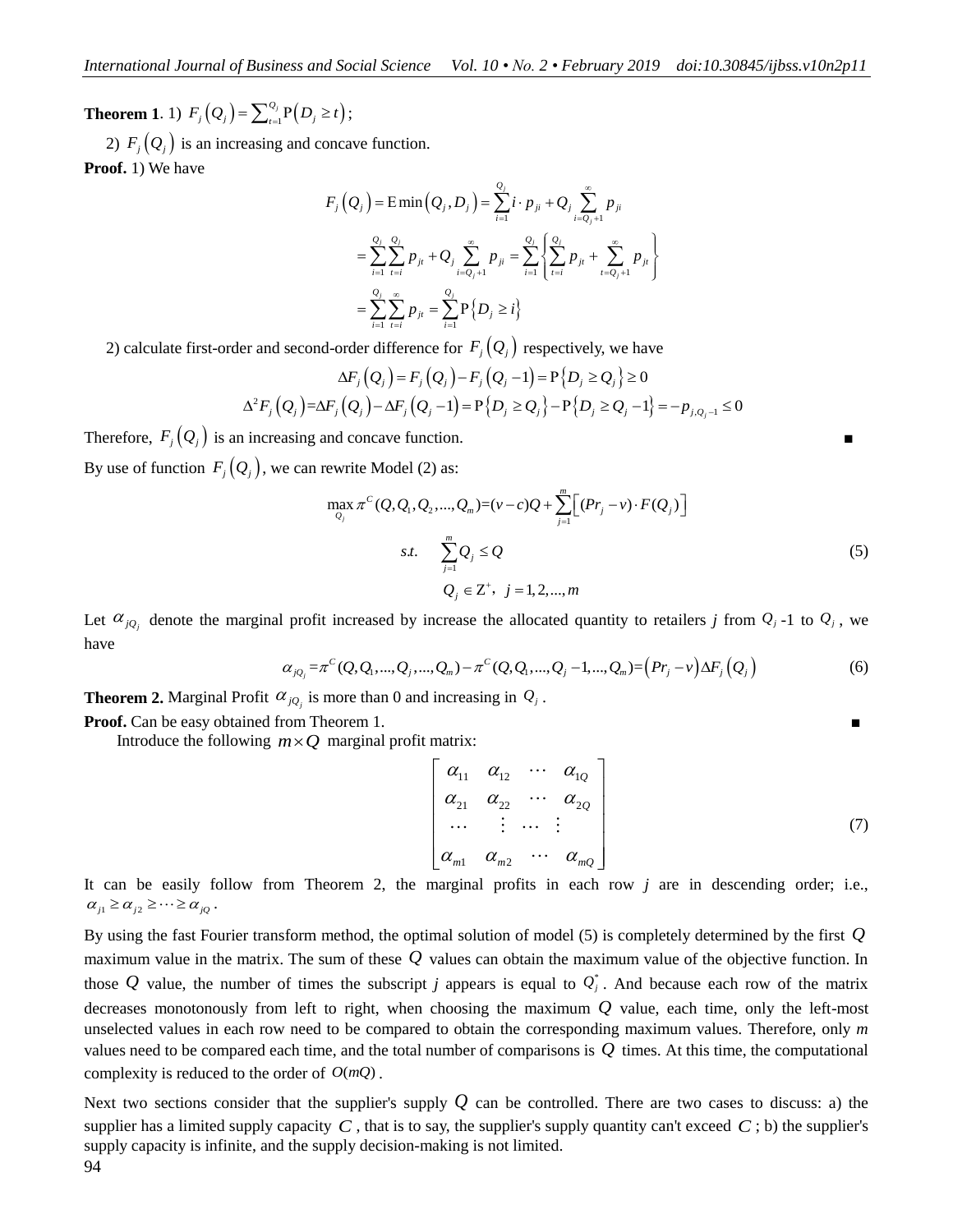We first discuss the case of infinite supply capacity.

### *4 Controllable Supply Quantity with Infinite Capacity: Model II*

On the basis of model (2), by adding the decision-making of supply quantity *Q*, we can get the expected profit maximization model for this case as follows:

$$
\max_{Q,Q_j} \pi^C(Q,Q_1,Q_2,...,Q_m) = (v-c)Q + \sum_{j=1}^m \Big[ (Pr_j - v) \cdot \text{Emin}(Q_j, D_j) \Big]
$$
\n
$$
s.t. \quad \sum_{j=1}^m Q_j \le Q
$$
\n
$$
Q, Q_j \in \mathbb{Z}^+, \ j = 1, 2, ..., m
$$
\n(8)

Denote the optimal solution of this model by  $(Q^a, Q^a_1, Q^a_2, \ldots, Q^a_m)$ .

**Theorem 3** If and only if  $\sum_{j=1}^{m}$ *m*  $\sum_{j=1}^{m} Q_j = Q$ , i.e. when retailers' total allocation quantity is exactly equal to the supplier's supply volume, Model (8) obtains the optimal solution.

**Proof.** By reverse. Assume the optimal solution of Model (8),  $\left(Q^a, Q^a_1, Q^a_2, \ldots, Q^a_m\right)$ , makes that  $\sum_{j=1}^m$ 

8) obtains the optimal solution.  
\nme the optimal solution of Model (8), 
$$
(Q^a, Q^a_1, Q^a_2, ..., Q^a_m)
$$
, makes that  $\sum_{j=1}^m Q^a_j < Q^a$ , then  
\n
$$
\pi^C(Q^a, Q^a_1, Q^a_2, ..., Q^a_m) = \pi^C\left(\sum_{j=1}^m Q^a_j, Q^a_1, Q^a_2, ..., Q^a_m\right) + (v-c)\left(Q^a - \sum_{j=1}^m Q^a_j\right)
$$
\n
$$
< \pi^C\left(\sum_{j=1}^m Q^a_j, Q^a_1, Q^a_2, ..., Q^a_m\right)
$$

this contradicts the definition of the optimal solution  $(Q^a, Q^a_1, Q^a_2, \ldots, Q^a_m)$ , and implies the supposition made in the beginning of the proof is false. This completes the proof.

By use of Theorem 3, we can replace the decision variable Q with  $\sum_{j=1}^{m}$ *m ve* can replace the decision variable Q with  $\sum_{j=1}^{m} Q_j$ , reduce one decision variable and one<br>
Model (8) to:<br>  $\Pi^c = \max_{Q_i \in \mathbb{Z}^*} \pi^c \left( \sum_{i=1}^{m} Q_i^a, Q_i^a, Q_2^a, ..., Q_m^a \right) = (v-c) \sum_{i=1}^{m} Q_i + \sum_{i=1}^{m} \left[ (Pr_j - v) \cdot \text{E$ constraints, and simplify Model (8) to:<br> $\Pi^c = \max \pi^c$  $\sum_{m=0}^{m}$   $\sum_{m=0}^{m}$ 

we can replace the decision variable *Q* with 
$$
\sum_{j=1}^{m} Q_j
$$
, reduce one decision variable and one  
\nModel (8) to:  
\n
$$
\Pi^C = \max_{Q_j \in \mathbb{Z}^*} \pi^C \left( \sum_{j=1}^{m} Q_j^a, Q_1^a, Q_2^a, \dots, Q_m^a \right) = (v - c) \sum_{j=1}^{m} Q_j + \sum_{j=1}^{m} \left[ (Pr_j - v) \cdot \text{E} \min (Q_j, D_j) \right]
$$
\n
$$
= \sum_{j=1}^{m} \left[ (Pr_j - v) \cdot \text{E} \min (Q_j, D_j) + (v - c) Q_j \right]
$$
\n(9)

Because the objective function of model (9) can be decomposed into separate m parts. Therefore, each part can be maximized separately, i.e.

$$
\Pi_j^c := \max_{Q_j \in \mathbb{Z}^+} \Pi_j^c(Q_j) = (Pr_j - v) \cdot \text{E} \min(Q_j, D_j) + (v - c)Q_j \tag{10}
$$

The maximum expected profit of the whole supply chain equals the sum of the maximum expected profit of each part, i.e.  $\Pi^{c} = \sum_{j=1}^{m}$  $\Pi^C = \sum_{j=1}^m \Pi_j^C$ .

The first-order difference and the second-order difference of Profit function  $\Pi_j^C(Q_j)$  are respectively as follows:

$$
P = \text{and the second-order difference of Profit function } \Pi_j^C(Q_j) \text{ are respectively as follows:}
$$
\n
$$
\Delta \Pi_j^C(Q_j) = \Pi_j^C(Q_j) - \Pi_j^C(Q_j - 1) = (Pr_j - v) \cdot \left[ F_j(n) - F_j(n-1) \right] + (v - c)
$$
\n
$$
= (Pr_j - v) \cdot P\left\{ D_j \ge n \right\} + (v - c)
$$
\n
$$
\Delta^2 \Pi_j^C(Q_j) = \Delta \Pi_j^C(Q_j) - \Delta \Pi_j^C(Q_j - 1) = (Pr_j - v) \cdot \left[ P\left\{ D_j \ge n \right\} - P\left\{ D_j \ge n-1 \right\} \right] = -p_{j,n-1} \le 0 \tag{11}
$$

Hence, property of  $\Pi_j^C(Q_j)$  is given by the follows theorem:

**Theorem 4**  $\Pi_j^C(Q_j)$  is a concave function of  $Q_j$ , i.e.  $\Delta \Pi_j^C(Q_j)$  is increasing in  $Q_j$ .

Let  $L_j^a = \{l \in \mathbb{Z}^+, \Delta \Pi_j^C(l) \ge 0\}$  denote the sets of allocation quantity which makes  $\Delta \Pi_j^C(Q_j)$  non-negative, denotes the maximum value of the set be  $l_i^a$  $l_j^a$ . Follow from Theorem 4, we can obtain: if  $Q_j \le l_j^a$ , then  $\Pi_j^c(Q_j)$  is monotonic increasing; else,  $\Pi_j^C(Q_j)$  is monotonic decreasing.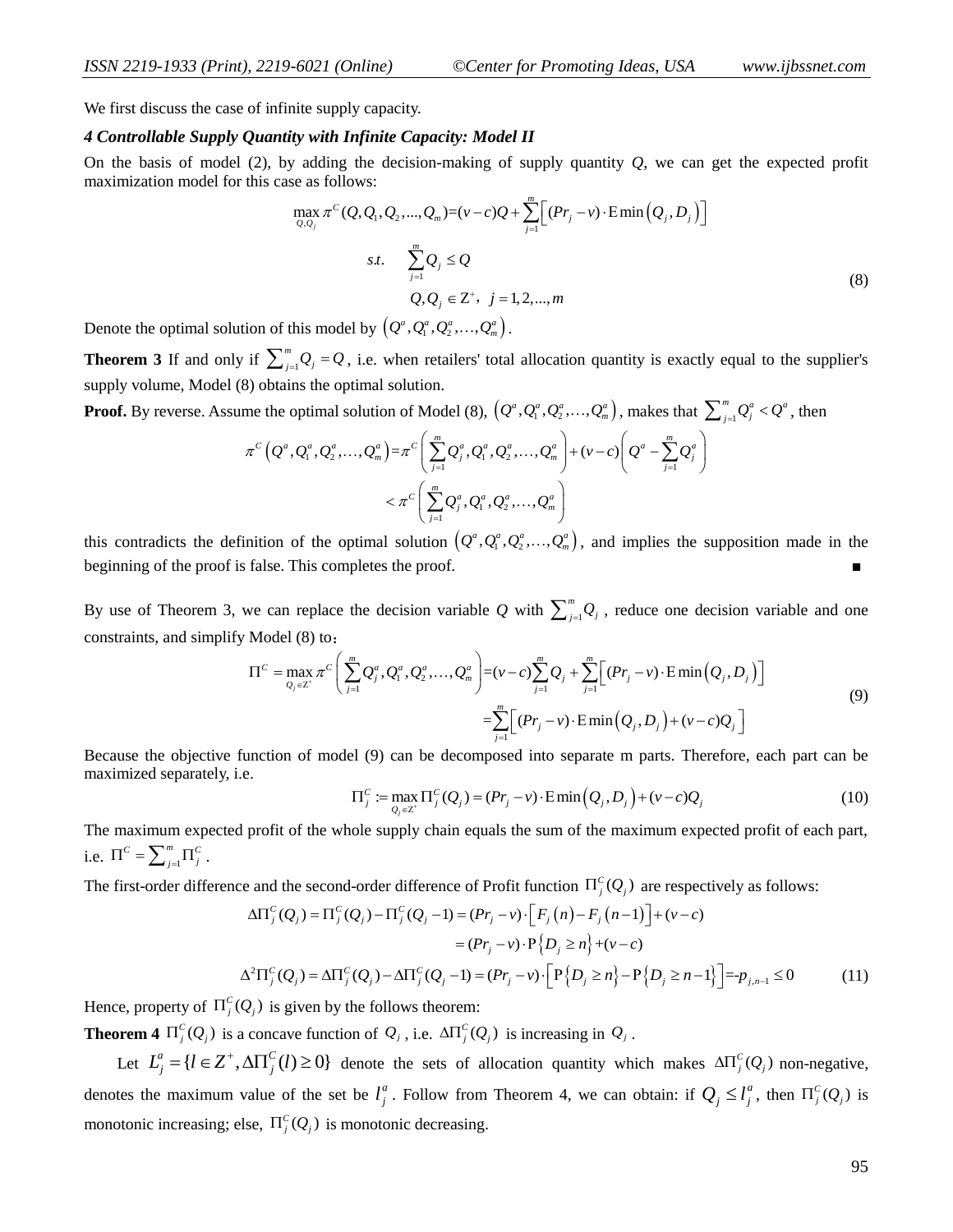Hence,  $l_i^a$  $l_j^a$  is the maximum point of Revenue Function  $\Pi_j^c(Q_j)$ . And then, the optimal solution of Model (9) will be

$$
Q_j^a = l_j^a = \max_l \{ l \in Z^+, \Delta \Pi_j^C(l) \ge 0 \} \quad j = 1, ..., m
$$
 (12)

### *5 Controllable Supply Quantity with Finite Capacity: Model III*

At this time, the supplier's supply quantity *Q* can't exceed the supply capacity *C*. On the basis of model (9), a constraint condition on supply quantity is added, and the model becomes\n
$$
\max \pi^C \left( \sum_{j=1}^m Q_j, Q_1, Q_2, ..., Q_m \right) = \sum_{j=1}^m \left[ (Pr_j - v) \cdot \text{E} \min (Q_j, D_j) + (v - c)Q_j \right]
$$
\n*s.t.*\n
$$
\sum_{j=1}^m Q_j \leq C
$$
\n(13)\n
$$
Q_j \in \mathbb{Z}^+, \quad j = 1, 2, ..., m
$$

Denote the optimal solution of this model by  $(Q^A, Q^A_1, Q^A_2, ..., Q^A_m)$ .

Let 
$$
A_{jQ_j}
$$
 denote the marginal profit comes from increase the allocated quantity to retains *j* from  $Q_j$ -1 to  $Q_j$ , we have  
\n
$$
A_{jQ_j} = \pi^C \left( \sum_{j=1}^m Q_j, Q_1, ..., Q_j, ..., Q_m \right) - \pi^C \left( \sum_{j=1}^m Q_j - 1, Q_1, ..., Q_j - 1, ..., Q_m \right)
$$
\n
$$
= (Pr_1 - v) F_j (Q_j) - (Pr_1 - v) F_j (Q_j - 1) + (v - c)
$$
\n
$$
= (Pr_1 - v) P_j (D_j \ge Q_j) + (v - c)
$$
\n
$$
= \Delta \Pi_j^C (Q_j)
$$
\n(14)

The following  $m \times C$  marginal profit matrix is introduced by using fast Fourier transform method:

$$
\begin{bmatrix} A_{11} & A_{12} & \cdots & A_{1SC} \\ A_{21} & A_{22} & \cdots & A_{2SC} \\ \vdots & \vdots & \ddots & \vdots \\ A_{m1} & A_{m2} & \cdots & A_{mSC} \end{bmatrix}
$$
 (15)

If the number of positive values in matrix (15) is greater than *C*, then the supply quantity is *C*, and maximum *C* values in the matrix corresponds to the optimal allocation rule at this time; else, the optimal solution is the same as formula (12).

#### *6 Numerical Example*

Consider a supply chain with one supplier and four retailers. The supplier's unit supply cost is \$1800, and the unit salvage value of unsold items is \$300. Retail price of retailer 1 is \$3000, and demand of retailer 1 follows a Poisson distribution with parameter 7; retail price of retailer 2 is \$2300, and demand of retailer 2 follows a Poisson distribution with parameter 7.9; retail price of retailer 3 is \$2500, and demand of retailer 3 follows a Poisson distribution with parameter 8.1; retail price of retailer 3 is \$3500, and demand of retailer 4 follows a Poisson distribution with parameter 4.8.

The initial parameter information is summarized in the following table:

**Table 1 Parameter value**

| Parameter | $\boldsymbol{m}$ |            |  |                                                   | Λ. | ハ | $\mathcal{L}_{\mathcal{L}}$ | $\mathcal{L}_{\mathcal{A}}$ |
|-----------|------------------|------------|--|---------------------------------------------------|----|---|-----------------------------|-----------------------------|
| Value     |                  | 1800   300 |  | 3000   2300   2500   3500   7.0   7.9   8.1   4.8 |    |   |                             |                             |

#### **6.1 Uncontrollable Supply Quantity: Model I**

The supply quantity is fixed as 20 items, By introducing related parameters values into matrix (7), we can get the follows: 4×20 order matrix: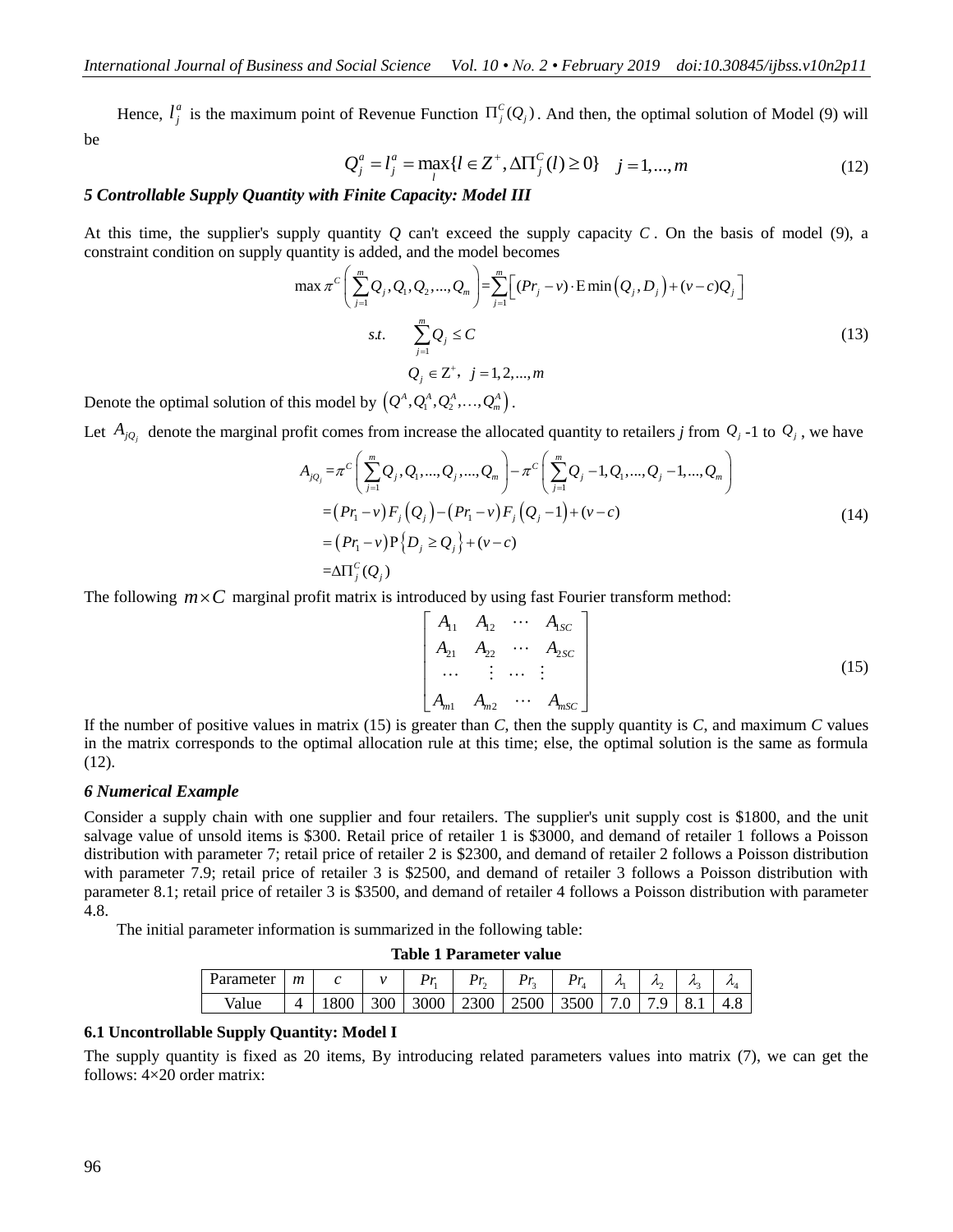| int), 2219-6021 (Online) |                                                                                                                        |  | ©Center for Promoting Ideas, USA |                                                               |  |  |  |  |  |  |
|--------------------------|------------------------------------------------------------------------------------------------------------------------|--|----------------------------------|---------------------------------------------------------------|--|--|--|--|--|--|
|                          |                                                                                                                        |  |                                  |                                                               |  |  |  |  |  |  |
|                          | $\begin{bmatrix} 2697.50 & 2680.26 & 2619.94 & 2479.19 & 2232.88 & 1888.05 & 1485.74 & \cdots & 0.12 \end{bmatrix}$    |  |                                  |                                                               |  |  |  |  |  |  |
|                          |                                                                                                                        |  |                                  | 1999.10 1993.24 1970.10 1909.17 1788.84 1598.70 1348.36  0.43 |  |  |  |  |  |  |
|                          | $\vert$ 2199.09 2193.68 2171.77 2112.62 1992.85 1798.81 1536.87 $\cdots$ 0.65                                          |  |                                  |                                                               |  |  |  |  |  |  |
|                          | $\begin{array}{ccccccccc} 3173.66 & 3047.26 & 2743.87 & 2258.46 & 1675.97 & 1116.78 & 669.43 & \cdots & 0 \end{array}$ |  |                                  |                                                               |  |  |  |  |  |  |
|                          | $\mu$ the correction of the line from the change correction and then the cost of collection of the                     |  |                                  |                                                               |  |  |  |  |  |  |

We only need to select the maximum 20 values from the above matrix, and then the optimal solution of the model can be obtained. At this time, the optimal allocation quantity of retailer 1 is 6, the optimal allocation quantity of retailer 2 is 4, the optimal allocation quantity of retailer 3 is 6, and the allocation quantity of retailer 4 is 4. The expected profit of the supply chain is:<br>  $\max_{Q_1, Q_2, Q_3, Q_4} \pi^c (Q_1, Q_2, Q_3, Q_4) = \sum (maximum 20 values) - (c - v)Q = 16161.5$ the supply chain is:

$$
\max_{Q_1, Q_2, Q_3, Q_4} \pi^c (Q_1, Q_2, Q_3, Q_4) = \sum (maximum 20 values) - (c - v)Q = 16161.5
$$

#### **6.2 Controllable Supply Quantity with Infinite Capacity: Model II**

Introducing related parameters value into formula (11), we have:

 $\Delta\Pi_{1}^{C}(6) = 388.05 > 0, \, \Delta\Pi_{1}^{C}(7) = -14.26 < 0$  $\Delta\Pi_2^C(6) = 78.70 > 0, \, \Delta\Pi_2^C(7) = -151.64 < 0$  $\Delta\Pi_s^C(7) = 36.87 > 0$ ,  $\Delta\Pi_s^C(8) = -226.25 < 0$  $\Delta\Pi_3^c$  (7) = 36.87 > 0,  $\Delta\Pi_3^c$  (8) = -226.25 < 0<br> $\Delta\Pi_4^c$  (5) = 175.97 > 0,  $\Delta\Pi_4^c$  (6) = -383.22 < 0

Combination with formula (12), we can get the optimal allocated quantity to each retailer be  $Q_1^a = 6$ ,  $Q_2^a = 6$ ,  $Q_1^a = 7$ ,  $Q_4^a = 5$ 

$$
Q_1^a = 6, Q_2^a = 6, Q_1^a = 7, Q_4^a = 5
$$

And the corresponding supplier's optimal supply quantity is 24 items, and the total expected profit of the supply chain is \$16761.91.

## **6.3 Controllable Supply Quantity with Finite Capacity: Model III**

By introducing related parameters values into matrix  $(15)$ , we can get the follows:  $4\times20$  order matrix:

| le Supply Quantity with Finite Capacity: Model III                                            |        |  |  |  |  |  |  |  |                                                                                                                             |
|-----------------------------------------------------------------------------------------------|--------|--|--|--|--|--|--|--|-----------------------------------------------------------------------------------------------------------------------------|
| related parameters values into matrix (15), we can get the follows: $4\times20$ order matrix: |        |  |  |  |  |  |  |  |                                                                                                                             |
|                                                                                               |        |  |  |  |  |  |  |  | $\begin{bmatrix} 1197.50 & 1180.26 & 1119.94 & 979.19 & 732.88 & 388.05 & -14.26 & -416.57 & \cdots -1499.88 \end{bmatrix}$ |
|                                                                                               | 499.10 |  |  |  |  |  |  |  | $493.24$ $470.10$ $409.17$ $288.84$ $98.70$ $-151.64$ $-434.17$ $\cdots$ $-1499.57$                                         |
|                                                                                               | 699.09 |  |  |  |  |  |  |  | 693.68 671.77 612.62 492.85 298.81 36.87 -266.25  -1499.35                                                                  |
|                                                                                               |        |  |  |  |  |  |  |  | $\mid$ 1673.66 1547.26 1543.87 758.46 175.97 -383.22 -830.57 -1137.33 $\cdots$ -1500                                        |
|                                                                                               |        |  |  |  |  |  |  |  |                                                                                                                             |

There are 24 positive values in the above matrix. That is to say, the supplier's maximal supply quantity is 24 items. When the supplier's supply capacity  $C$  is less than 24 items, his supply quantity is  $C$ ; else, his supply quantity is 24 items. Table 2 gives the optimal policy under different supply capabilities.

| Supply quantity<br>Supply capacity |                | Marginal profit | Total expected profit | Optimal allocated policy |
|------------------------------------|----------------|-----------------|-----------------------|--------------------------|
| 1                                  |                | 1673.66         | 1673.66               | (0,0,0,1)                |
| $\overline{2}$                     | $\overline{2}$ | 1547.26         | 3220.92               | (0,0,0,2)                |
| 3                                  | 3              | 1243.87         | 4464.79               | (0,0,0,3)                |
| $\overline{4}$                     | $\overline{4}$ | 1197.5          | 5662.29               | (1,0,0,3)                |
| 5                                  | 5              | 1180.26         | 6842.55               | (2,0,0,3)                |
| 6                                  | 6              | 1119.94         | 7962.49               | (3,0,0,3)                |
| $\overline{7}$                     | 7              | 979.19          | 8941.68               | (4,0,0,3)                |
| 8                                  | 8              | 758.46          | 9700.14               | (4,0,0,4)                |
| 9                                  | 9              | 732.88          | 10433.02              | (5,0,0,4)                |
| 10                                 | 10             | 699.09          | 11132.11              | (5,0,1,4)                |
| 11                                 | 11             | 693.68          | 11825.79              | (5,0,2,4)                |
| 12                                 | 12             | 671.77          | 12497.56              | (5,0,3,4)                |
| 13                                 | 13             | 612.62          | 13110.18              | (5,0,4,4)                |
| 14                                 | 14             | 499.1           | 13609.28              | (5,1,4,4)                |
| 15                                 | 15             | 493.24          | 14102.52              | (5,2,4,4)                |

**Table 2 Optimal policy under different supply capabilities**